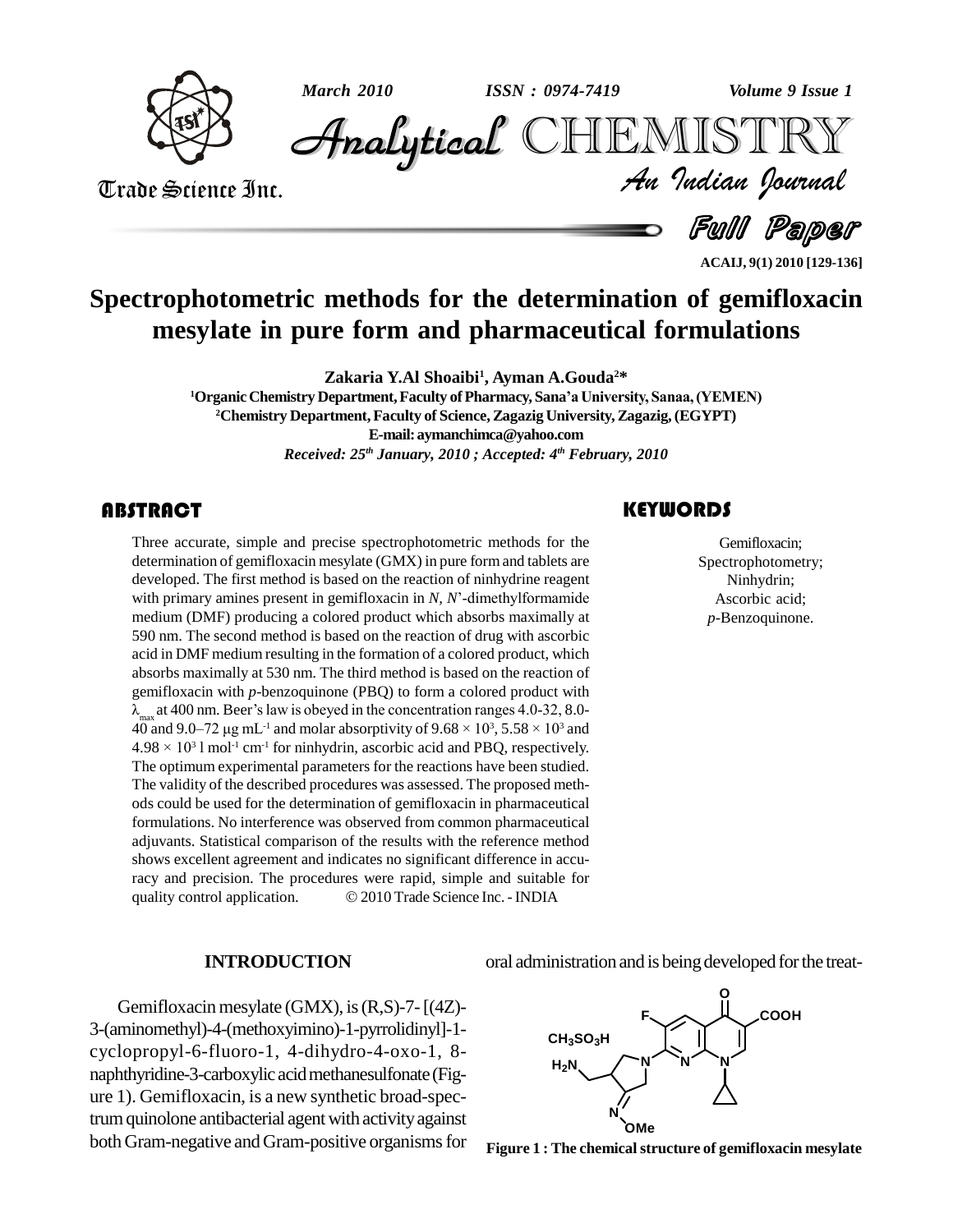# Full Paper

ment of respiratory and urinary tract infections<sup>[1-3]</sup>.

Gemifloxacin is not official in any pharmacopoeia. A literature survey revealed that few analytical methods have been reported for the estimation of GFX; they include high-performance liquid chromatography-tandem massspectrometry (LC-MS-MS) **[4,5]**, microchip electrophoresis **[6]**, chiral high-performance liquid chromatography<sup>[7]</sup> and chiral counter-current chromatography<sup>[8]</sup>. [F<sup>act</sup> Only four spectrophotometric methods are cited in the literature<sup>[9-12]</sup>. Extractive method of the drug with safranin O (SFN O) and methylene blue (MB) in basic me- $N$ , $N$ '-dimethylformamide (DMF). 0.2% ascorbic acid dium; Napthol blue 12BR (NB 12BR) and azocaramine G(AG) in acidic medium<sup>[9]</sup> and the charge transfer complexation reaction of the drug as n-electron donor with sigma (s)-acceptor iodine, and the *pi*(p)-acceptors 2, 3-dichloro-5, 6-dicyano-*p*-benzoquinone (DDQ)- 7,7,8,8-tetra cyanoquinodimethane (TCNQ) and tetracyanoethylene (TCNE)<sup>[10]</sup>. Three methods, are **Preparately** based on the oxidation of GMX with Fe (III) and the estimation of  $Fe (II)$  produced after chelation with either 1,10-phenanthroline or 2,2'-bipyridyl or ferricyanide at 515, 520 and 760 nm, respectively.Another method based on the interaction of GMX with ammonium<br>heptamolybdate tetra hydrate, which resulted in the for-<br>method and<br>mation of molybdenum blue with λmax 825 nm<sup>[11]</sup>. Also, heptamolybdate tetra hydrate, which resulted in the formethod was based on the reaction of GMX with Fe(III) of ferric nitrate and  $0.1M$  hydrochloric acid to produce method was based on the reaction of GMX with Fe(III)<br>of ferric nitrate and 0.1M hydrochloric acid to produce<br>a orange colored chromogen ( $\lambda_{max}$  at 471 nm)<sup>[12]</sup>.

In the present manuscript, we developed three simple and sensitive condensation spectrophotometric methods for the analysis of gemifloxacin mesylate in bulk drug and in pharmaceutical formulations. The methods are based on the reaction of primary amino group of gemifloxacin with ninhydrin, ascorbic acid and *p*-ben zoquinone (PBQ). The proposed methods have been successfully applied to the determination of GFX in pharmaceutical formulations.

#### **EXPERIMENTAL**

#### **Instruments**

All absorption spectra were obtained using Kontron unknow *I*<br>*Immax Immax*<br>*I I Immaxies*<br>*ISTRY*<br>*IISTRY* 930 (UV-Visible) spectrophotometer (German) with a scanning speed of 200 nm / min and a band width of 2.0 nm, equipped with 10 mm matched quartz cells. Hanna pH meter (USA) was used for checking the pH

CHEMISTRY

values of buffer solutions.

# **Materials and reagents**

All chemicals and materials were of analytical reagent grade and allsolutions were freshly prepared in bidistilledwater.

Pure grade gemifloxacin mesylate and its tablets (Factive, 320 mg gemifloxacin mesylate per tablet) were obtained from Oscient Pharmaceuticals Corporation*,* USA. 2% ninhydrin (Merck) solution was prepared in obtained from Oscient Pharmaceuticals Corporation,<br>USA. 2% ninhydrin (Merck) solution was prepared in<br>N,N'-dimethylformamide (DMF). 0.2% ascorbic acid was prepared by dissolving 200 mg of ascorbic acid (S.D. Fine) in 10 ml of water in a 100 ml standard flask and diluting to the volume with DMF. 0.5% PBQ solution was prepared in methanol. 0.1 M phosphate (Na  $H_2PO_4$ ) buffer solution was prepared and pH adjusted to 7.5 with NaOH (0.2 M).

#### **Preparation ofstandard drug solution**

A stock solution 0.1% solution of gemifloxacin mesylate was freshly prepared by dissolving 100 mg of gemifloxacin mesylate in  $100$  mL of N,N'dimethylformamide for ninhydrin and ascorbic acid methods and in 100 mL of bidistilled water for PBQ method and then diluted with the same solvent to obmethods and in 100 mL of bidistilled water for PBQ<br>method and then diluted with the same solvent to ob-<br>tain working standard solutions of 200 µg mL<sup>-1</sup> (Nintain working standard solutions of  $200 \mu g \text{m}L^{-1}$  (Ninmethod and then diluted with the same solvent to obtain working standard solutions of 200  $\mu$ g mL<sup>-1</sup> (Ninhydrin and Ascorbic acid Methods) and 300  $\mu$ g mL<sup>-1</sup> hydrin and Ascorbic acid Methods) and 300 µg mL<sup>-1</sup> (PBQ Method).

#### **Analytical procedures**

# Ninhydrin method

Aliquots of 0.2-1.6 ml GMX standard solution (200 -1) were pipetted into a series of 10mLvolumetric flasks.To each flask, 1.5 ml of 2% ninhydrin solution was added, mixed well and heated in a water bath at  $100 \pm 1$  °C for 5.0 min and tubes were cooled to room temperature. The content of the tube was transferred to a 10-mL volumetric flask and dilute to the volume with DMF. The absorbance was measured at 590 nm against reagent blank treated similarly. The calibration curve was constructed by plotting the absor bance versus concentration of GMX. The content of unknownwas calculated fromregression equation.

#### **Ascorbic acid method**

Into the 10mLvolumetric flasks, different aliquots Ascorbic acid method<br>Into the 10 mL volumetric flasks, different aliquots<br>of working standard solution (200  $\mu$ g mL $^1$ ) were trans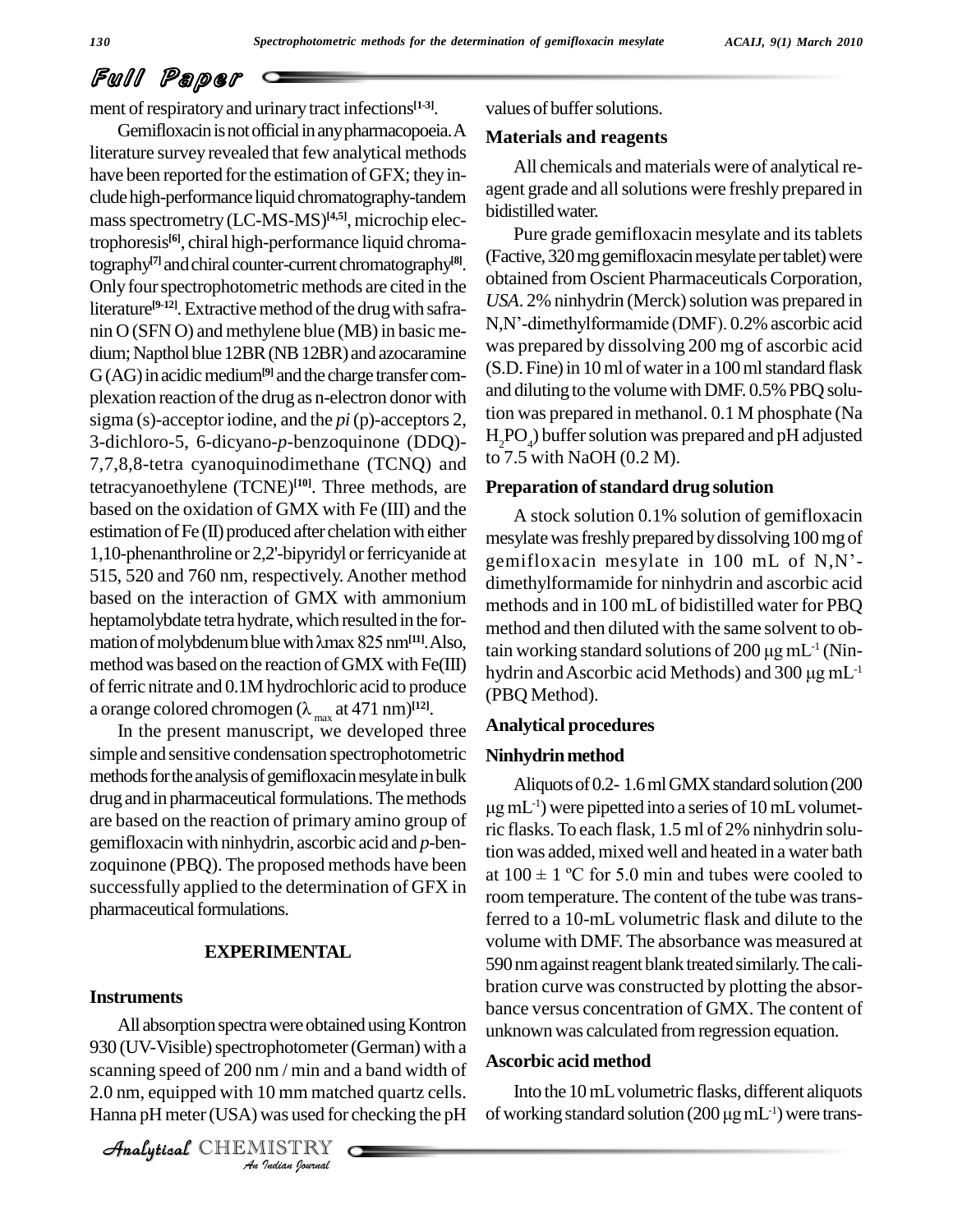ferred to provide final concentration range  $8.0\n-40 \mu g$ mL<sup>-1</sup>. To each flask, 2.0 ml of 0.2% ascorbic acid solu-<br>th tion was added and diluted to volume with DMF.The contents were mixed well and heated in a boiling water bath for 10 min. The solutions were cooled to room temperature. The reaction mixture and their corresponding washings were transferred and collected in a series of 10 mL volumetric flasks and dilute to the volume with DMF. The absorbance of each solution was measured at 530 nm against the reagent blank treated similarly within the stability period of 5.0 h. The calibration curve was constructed by plotting the absorbance ver sus concentration of GMX. The content of unknown was calculated fromregression equation.

# **PBQ method**

Into 10 mL volumetric flasks, different aliquots (0.3-**PBQ method**<br>Into 10 mL volumetric flasks, different aliquots (0.3-<br>2.4 mL) of working standard solution (300  $\mu$ g / mL) were transferred to provide final concentration range of The reaction between GMX and ninhydrin in DMF 2.4 mL) of working standa<br>were transferred to provide<br>9.0 – 72 µg mL<sup>-1</sup>. To each fl  $^{-1}$ . To each flask, 1.5 mL of 0.1 M phosphate buffer solution and 1.5 mL of 0.5 % PBQ reagent were added. The volume was made up to mark with distilled water and the solutions were heated on a boiling water bath for 10 minutes. The solutions were cooled to room temperature and made up to mark with distilled water.The absorbance of each solution was measured at 400 nm against the reagent blank. The calibration curve was constructed by plotting the absorbance ver sus final concentration of GMX. The content of the unknown was calculated from regression equation.

# **Analysis of pharmaceutical formulations**

Ten tablets were accurately weighed and powdered. A portion equivalent to 50 mg GMX wasstirred with 20 ml DMF and let stand for 10 min. The residue was filtered on What man No. 42 filter paper and washed with DMF.The filtrate and washings were diluted to volume in a 50-ml volumetric flask.Asuitable volume of this solution was further diluted to give a final concentration of 0.2 mg mL<sup>-1</sup>. An aliquot of this solution  $\frac{1}{2}$ <sup>6.4</sup> was analysed for GMX following the procedure de scribed for the calibration curve.

# **RESULTSAND DISCUSSION**

# **Ninhydrinmethod**

Ninhydrin is a well-established reagent for the de-

termination of certain amines, amino acids and thiophenes **[13]**. It has been extensively used in the determination of the compounds of pharmaceutical im portance and in the kinetic studies **[14-16]**.The reaction is usually carried out by heating for a short time in an or ganic solvent (2-propanol, butanol, DMF) or in a mixture of water and organic solvent. The reaction product is measured between 550 and 600 nm depending on the reaction conditions **[17]**.It has been suggested **[18]** that ninhydrinwas converted to *o*-carboxyphenylglyoxalin alkaline medium which would reduce ninhydrin to 2 hydroxyindan-1, 3-dione.

In the present study, it combines with  $-NH<sub>2</sub>$  group of GMX to form amino derivative, which further undergoes condensation with ninhydrin to give diketohydrindylindene-diketohydrindamine (Ruhemenn's purple) with  $\lambda_{\text{max}}$  at 590 nm (Figure 2). medium resulted in the formation diketohydrindylindene-diketohydrindamine(Scheme1.).

The different experimental parameters influencing the intensity of the developed colour were extensively investigated to determine the optimal conditions for the assay procedure.

# **Effect of heating time**

Gemifloxacin was capable of reaction with ninhydrin only at higher temperatures. Maximum color was obtained by heating the reaction mixture on a boiling drin only at higher temperatures. Maximum color was<br>obtained by heating the reaction mixture on a boiling<br>water bath at  $100 \pm 1$  °C. It is apparent that complete colour developmentwas attained after 8.0min of heating and remained constant up to 15min.Therefore, the optimumheating time wasfixed at 10 min throughout



**Figure 2 : Absorption specta of reaction product between GMX (30 Ïg mL -1) and ninhydrin, ascorbic acid and PBQ.**

 $\mathcal{A}$ nalytical $\mathcal{C}$ HEMISTRY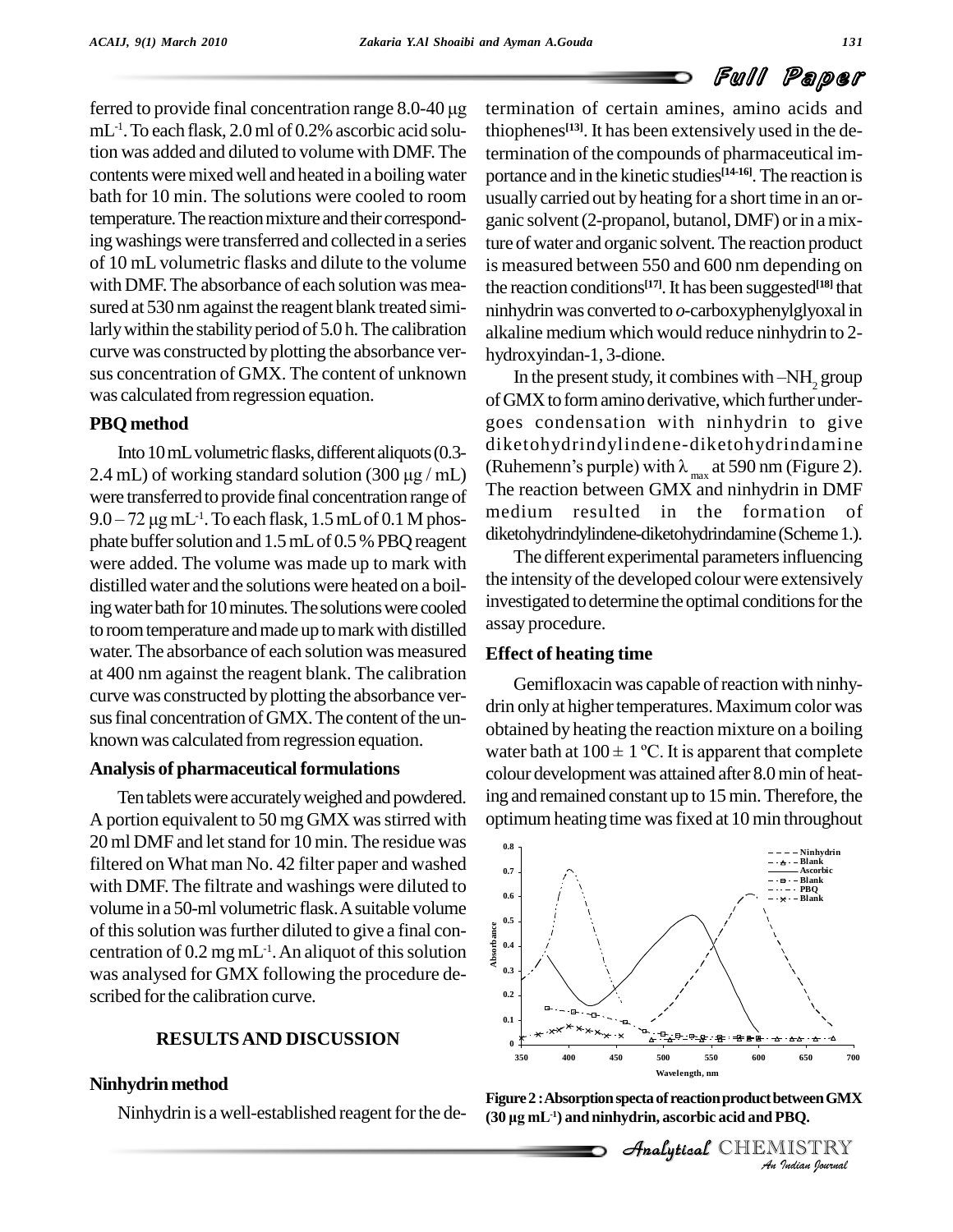

**Scheme 1 :The suggested reaction pathway betweenGMX and ninhydrin**

the experiment. The developed color was stable for 2.0 h.

#### **Effect of ninhydrin concentration**

The effect of ninhydrin concentration on reaction rate was investigated using 0.5-3.0 mL of 2.0% ninhydrin. The results are presented in Figure 2 which showed that increasing the volume of 2.0% ninhydrin solution would increase the absorbance of the reaction product up to  $2.0$  mL after which further increase in the volume of ninhydrin resulted in no change in the absorbance of reaction product.Thus 2.0 mLof 2.0% ninhydrin was adopted as the most suitable volume for maximum absorbance (Figure 3).





#### **Ascorbic acid method**

**Indian**<br>**Indian**<br>**Indian of alip**<br>Indian spourmal<br>Tudian spourmal Ascorbic acid has been usedas a sensitive reagent for the specific determination of aliphatic amines in

```
CHEMISTRY
```
N,N'-dimethylformamide (DMF) medium without elucidating the mechanism of the reaction<sup>[19]</sup>. In this laboratory, we have used ascorbic acid as a reagent for the determination of a pharmaceutical possessing aliphatic amino group and proposed a reaction mechanism after an appropriate study **[20]**.Gemifloxacin, as a primary amine, reacts with ascorbic acid in DMF medium to produce a coloured product, which absorbed maxi mally at 530 nm (Figure 2). Under the specified ex perimental conditions, ascorbic acid undergoes oxidation resulting in the formation of dehydroascorbic acid. The carbonyl group of dehydroascorbate reacts with -NH<sub>2</sub> group of gemifloxacin to form a purple colored condensation product.

The reaction of GMX and ascorbic acid in DMF medium involves two variables *i.e.* heating time and concentration of ascorbic acid.

#### **Effect of heating time**

To study the effect of heating time,  $500 \,\mu$ g of GMX was mixed with 1.5 mLof 1% ascorbic acid in a boil-To study the effect of heating time, 500 µg of GMX<br>was mixed with 1.5 mL of 1% ascorbic acid in a boil-<br>ing tube and heated on a boiling water bath at  $95 \pm 5$ <sup>0</sup>C. The absorbance was measured at 530 nm as a function of time. It was observed that the absorbance remained constant between 12 and 20minutes of heating. Thus, 15 minutes of heating time was selected as an optimum value.

#### **Effect of ascorbic acid concentration**

The influence of volume of 1% ascorbic acid was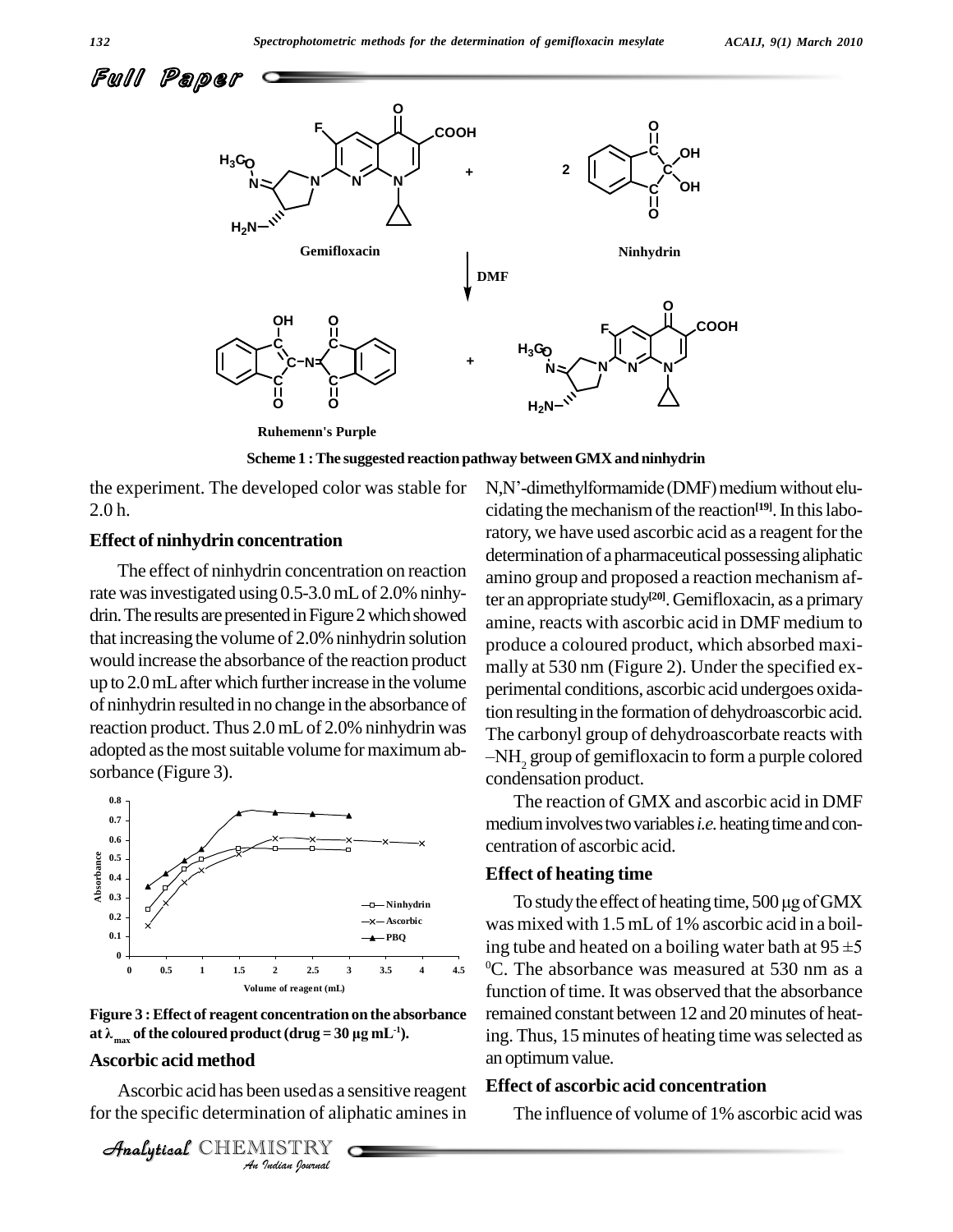critically examined. It was found that increasing the volume of 1% ascorbic acid solution would increase the absorbance of the reaction product up to 1.5 mL and above this volume the absorbance remainedunaffected. Therefore, 1.5 mL of 1% ascorbic acid was used through out the experiment(Figure 3).

# **p-Benzoquinone (PBQ) method**

PBQ reagent is used for the determination of an amino acid or amino group. the possible reaction path way predicted from literature **[21-23]** and from results of the present work, where the free primary amine moiety of GMX condenses with carbonyl group of PBQ to form the condensation product. Under the reaction conditions used, which include heating to 95  $\mathrm{^0C}$ , it was Beer's observed that the product of the reaction of PBQ and GMX shows  $\lambda_{\text{max}}$  at 400 nm (Figure 2); for most phar- $\frac{1}{2}$  maceutical compounds<sup>[21-23]</sup> the products of the reaction absorb in the range 370-670 nm, but most of them at about 490-500 nm. On changing the pH to 5.0, 6.0, 7.0 or 0.8, a shift of the maximum absorbance to shorter wavelengths was observed. Zaia *et*  $al^{[24]}$  observed a  $\mu$ g cm similar shift to shorter wavelengths upon reaction of PBQ with proteins and amino acids.

The absorptiometric properties of the colored species as well asthe influence of different parameters on the color development are extensivelystudied to deter mine optimal conditions of the assay procedure. The reaction was studied as a function of the volume of the reagent, selectivity of the solvent, reaction time and stability. The optimum conditions were incorporated into the general procedure.

# **Methods of validation**

The validity of the methods was tested regarding linearity, specificity, accuracy, precision, repeatability, recovery and robustness according to ICH Q2B rec ommendations **[25]**.

# **Linearity**

The optical characteristics such as Beer's law limits, Sandell's sensitivity, molar absorptivity, percent relative standard were calculated for all the methods. By using the above procedures, linear regression equations were obtained. The regression plots showed that there was a linear dependence of the analytical response in the three methods to the concentration of GMX over

the ranges cited in TABLE 1. Linear regression analysis of the data gave the following equations,  $A = 0.0014$ + 0.0198*C* with a correlation coefficient,*r* = 0.9999, for ninhydrin method;  $A = -0.0019 + 0.0116C$  having a correlation coefficient, *r=* 0.9994, for ascorbic acid method and  $A = -0.004 + 0.0105C$  with  $r = 0.9999$ ,<br>for PBQ method. Where A is the absorbance, C is the<br>concentration of the drug ( $\mu$ g mL<sup>-1</sup>), and r is the correfor PBQ method. Where *A* is the absorbance, *C* is the concentration of the drug ( $\mu$ g mL<sup>-1</sup>), and *r* is the correlation coefficient.

| TABLE 1 : Quantitative parameters for the proposed methods |  |
|------------------------------------------------------------|--|
| for determination of GMX.                                  |  |

| <b>Parameters</b>                                            | <b>Ninhydrin</b>  | <b>Ascorbic</b><br>Acid | <b>PBO</b>       |  |
|--------------------------------------------------------------|-------------------|-------------------------|------------------|--|
| $\lambda$ <sub>max</sub> , nm                                | 590               | 530                     | 400              |  |
| Beer's conc. Range<br>$(\mu g \text{ mL}^{-1})$              | $4.0 - 32$        | 8.0-40                  | $9.0 - 72$       |  |
| Rinbom conc. Range<br>$(\mu g \, mL^{-1})$                   | $3.0 - 30$        | $6.0 - 37$              | $7.0 - 68$       |  |
| <b>Detection limits</b><br>$(\mu g \, mL^{-1})$              | 0.18              | 0.44                    | 0.74             |  |
| <b>Ouantification limit</b><br>$(\mu g \, mL^{-1})$          | 0.60              | 1.47                    | 2.48             |  |
| Molar absorpitivity x $10^3$<br>$(L \mod 1 \text{ cm}^{-1})$ | 9.68              | 5.577                   | 4.98             |  |
| Sandell sensitivity<br>$(\mu g \text{ cm}^{-2})$             | 0.050             | 0.087                   | 0.098            |  |
| Regression equation <sup>a</sup>                             |                   |                         |                  |  |
| Intercept                                                    | 0.0016            | $-0.0024$               | $-0.0079$        |  |
| Standard deviation of<br>intercept $(S_a)$                   | 0.0012            | 0.0017                  | 0.0026           |  |
| Slope                                                        | 0.0199            | 0.0116                  | 0.0105           |  |
| Standard deviation of<br>Slope $(S_b)$                       | 0.012             | 0.006                   | 0.005            |  |
| Correlation coefficient $(r)$                                | 0.9997            | 0.9994                  | 0.9996           |  |
| Mean $\pm$ SD%                                               | $100.13 \pm 0.61$ | $99.82 \pm 1.49$        | $99.02 \pm 1.22$ |  |
| RSD%                                                         | 0.61              | 1.49                    | 1.23             |  |
| Variance                                                     | 0.372             | 2.21                    | 1.50             |  |
| <b>SE</b>                                                    | 0.249             | 0.61                    | 0.50             |  |
| Student's <i>t</i> -value<br>$(2.571)^{b}$                   | 0.16              | 0.26                    | 0.16             |  |
| Variance ratio F-test<br>$(5.05)^{b}$                        | 2.53              | 2.36                    | 1.58             |  |

**<sup>b</sup> Theoretical value for** *t and F* **at 95% confidence level at** *P* **= 0.05.**

The validity of the methods was proved by statistical evaluation of the regression lines, using the standard deviation of the residuals  $(S_{y/x})$ , the standard deviation of the intercept  $(S_a)$  and standard deviation of the slope  $(S<sub>b</sub>)$ . The results are abridged in TABLE 1.

# *An*Analytical**Detection and quantification limits(sensitivity)**

**Insitivity**)<br> **I** analyte can<br> **I** was calcu-<br> **IISTRY**<br> *I* adian Iournal The limits of detection (LOD) were determined by establishing the minimum level at which the analyte can be reliably detected. The limit of detection was calcu-

**Analytical** CHEMISTRY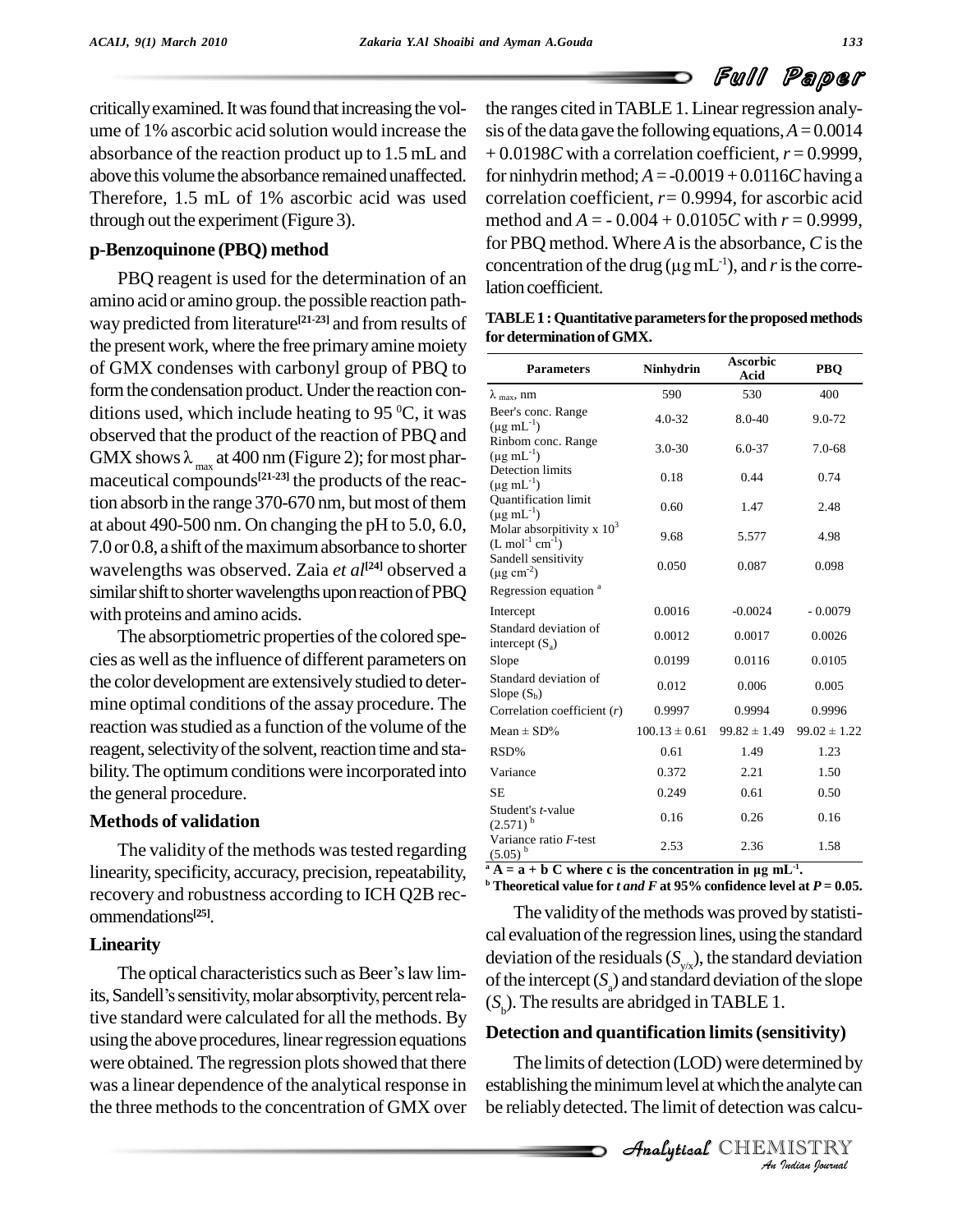# Full Paper

lated by using the following equation<sup>[25]</sup>:

#### $LOD = 3.3s / k$

where *s* is the the standard deviation of the intercept of the regression line and  $k$  is the sensitivity, namely the slope of the calibration graph. In accordance with the  $= 6$  at formula, the detection limits were found to be 0.35, precis 0.76 and 0.91  $\mu$ g mL<sup>-1</sup> for ninhydrin, ascorbic acid and propo formula, the detection limits were found to be 0.35,  $0.76$  and  $0.91 \mu$ g mL<sup>-1</sup> for ninhydrin, ascorbic acid and PBQ methods, respectively.

The limits of quantitation,(LOQ) was determined by establishing the lowest concentration that can be measured according to ICH Q2B and defined as **[25]**;

#### $LOQ = 10 s / k$

According to this equation, the limit of quantitation were LOQ = 10 s / k<br>According to this equation, the limit of quantitation were<br>found to be 1.16, 2.53 and 3.03  $\mu$ g mL<sup>-1</sup> for ninhydrin, ascorbic acid and PBQ methods, respectively.

#### **Specificity, precision and accuracy**

# **Specificity**

The specificity of the condensation reaction and seacid and PBQ was investigated by observing any interference encountered from the common tablet excipi ents, such as talc, lactose, starch, avisil, gelatin, and magnesiumstearate.These excipients did not interfere with the proposed methods.

#### **Precision**

(a)Repeatability(Intra-dayprecision):The repeatability was tested by applying the proposed methods for the determination of calibration curve of GMX in pure form was prepared six determinations at four different concentrations on the same day. The results are pre-

**TABLE3 :DeterminationofGFXinpharmaceuticalpreparation(Factivetablets)applying the standardadditiontechnique.**

| <b>Proposed</b><br>methods                  | Amount<br>taken<br>$(\mu g \, mL^{-1})$ $(\mu g \, mL^{-1})$ | Amount<br>added | Amount<br>found<br>$(\mu g \, mL^{-1})$<br>$\pm$ S.D <sup>a</sup> | <b>Recovery</b><br>(%) | <b>RSD</b><br>$(\%)^a$ |
|---------------------------------------------|--------------------------------------------------------------|-----------------|-------------------------------------------------------------------|------------------------|------------------------|
|                                             | 10                                                           | 10              | $20.14 \pm 0.054$                                                 | 100.70                 | 0.27                   |
| Ninhydrin                                   | 15                                                           | 15              | $30.10 \pm 0.163$                                                 | 100.33                 | 0.54                   |
|                                             | 20                                                           | 10              | $29.91 \pm 0.111$                                                 | 99.70                  | 0.37                   |
| Ascorbic acid                               | 10                                                           | 10              | $19.98 \pm 0.122$                                                 | 99.90                  | 0.61                   |
|                                             | 20                                                           | 20              | $40.15 \pm 30.11$                                                 | 100.37                 | 0.75                   |
|                                             | 30                                                           | 10              | $39.89 \pm 0.191$                                                 | 99.73                  | 0.48                   |
| PBO                                         | 10                                                           | 10              | $10.06 \pm 0.093$                                                 | 100.60                 | 0.92                   |
|                                             | 20                                                           | 20              | $40.04 \pm 0.416$                                                 | 100.10                 | 1.04                   |
|                                             | 30                                                           | 30              | $59.70 \pm 0.46$                                                  | 99.50                  | 0.77                   |
| <sup>a</sup> Average of six determinations. |                                                              |                 |                                                                   |                        |                        |

**Analytical** CHEMISTRY

# sented inTABLE 3.

(b) Intermediate Precision: Intermediate precision was assessed by comparing the assays of GMX in pure form applying the threemethods on different days(5 days, *n*  $= 6$  at each concentration). The results of accuracy and precision summarized inTABLE 3 and showsthat the proposed methods have good repeatability and repro ducibility.

Precision was expressed as the relative standard deviation (R.S.D. %). Accuracy was expressed as the mean relative error (R.E. %) **[25]**

The percentage mean relative error calculated using the following equation:

#### $R.E. % = [(founded - added) / added] \times 100$

#### **Accuracy**

lective determination of GMX with ninhydrin, ascorbic those obtained using the reference method. Student's To test the validity of the proposed methods they were applied to the determination of authentic sample of GMXoverthe concentration range cited inTABLE 1. The results obtained were in good agreement with of GMX over the concentration range cited in TABLE<br>1. The results obtained were in good agreement with<br>those obtained using the reference method. Student's *t*-test and the variance ratio *F*-test **[26]** revealed no sig nificant differences between the performance of the three methods regarding the accuracy and precision, respectively(TABLE2).

#### **TABLE 2 : Evaluation of the accuracy and precision of the proposedmethods**

| <b>Proposed</b><br>methods | Amount<br>taken<br>$(\mu g \text{ mL}^{-1})$ | <b>Recovery</b><br>$($ %)<br>$\pm$ S.D. <sup>a</sup> | <b>Precision</b><br><b>RSD</b><br>$(\frac{6}{9})^{\rm b}$ | Accuracy<br>$Er\%$ | SAE <sup>c</sup> | Confidence<br>limit <sup>a</sup> |
|----------------------------|----------------------------------------------|------------------------------------------------------|-----------------------------------------------------------|--------------------|------------------|----------------------------------|
| Ninhydrin                  | 10                                           | $99.90 \pm 0.042$                                    | 0.42                                                      | $-0.10$            | 0.017            | $9.99 \pm 0.044$                 |
|                            | 20                                           | $100.15 \pm 0.078$                                   | 0.39                                                      | 0.15               |                  | $0.032$ $20.03 \pm 0.082$        |
|                            | 30                                           | $100.27 \pm 0.16$                                    | 0.53                                                      | 0.27               |                  | $0.065$ 30.08 $\pm$ 0.167        |
|                            | 10                                           | $100.40 \pm 0.067$                                   | 0.67                                                      | 0.40               | 0.027            | $10.04 \pm 0.69$                 |
| Ascorbic<br>acid           | 20                                           | $99.85 \pm 0.118$                                    | 0.59                                                      | $-0.15$            |                  | $0.048$ 19.97 ± 0.123            |
|                            | 30                                           | $99.53 \pm 0.21$                                     | 0.71                                                      | $-0.47$            |                  | $0.087$ 29.86 $\pm$ 0.224        |
|                            | 20                                           | $99.90 \pm 0.16$                                     | 0.80                                                      | $-0.10$            |                  | $0.065$ 19.98 $\pm$ 0.167        |
| PBQ                        | 40                                           | $100.20 \pm 0.21$                                    | 0.52                                                      | 0.20               |                  | $0.085$ 40.08 ± 0.219            |
|                            | 60                                           | $100.25 \pm 0.39$                                    | 0.65                                                      | 0.25               |                  | $0.159$ 60.15 $\pm$ 0.409        |

**<sup>a</sup> S.D. = Average of six determinations.**

**<sup>b</sup> RSD (%) = Percentage relative standard deviation**

**<sup>c</sup> SAE = Standard analytical error**

**<sup>d</sup> Confidence limit at 95% confidence level and five degrees of freedom**  $(P = 0.05)$   $(t = 2.571)$ .

### **Robustness and ruggedness**

For the evaluation of the method robustness, some parameters were interchanged; the volume of reagents, wavelength range, and time. These minor changes that may take place during the experimental operation did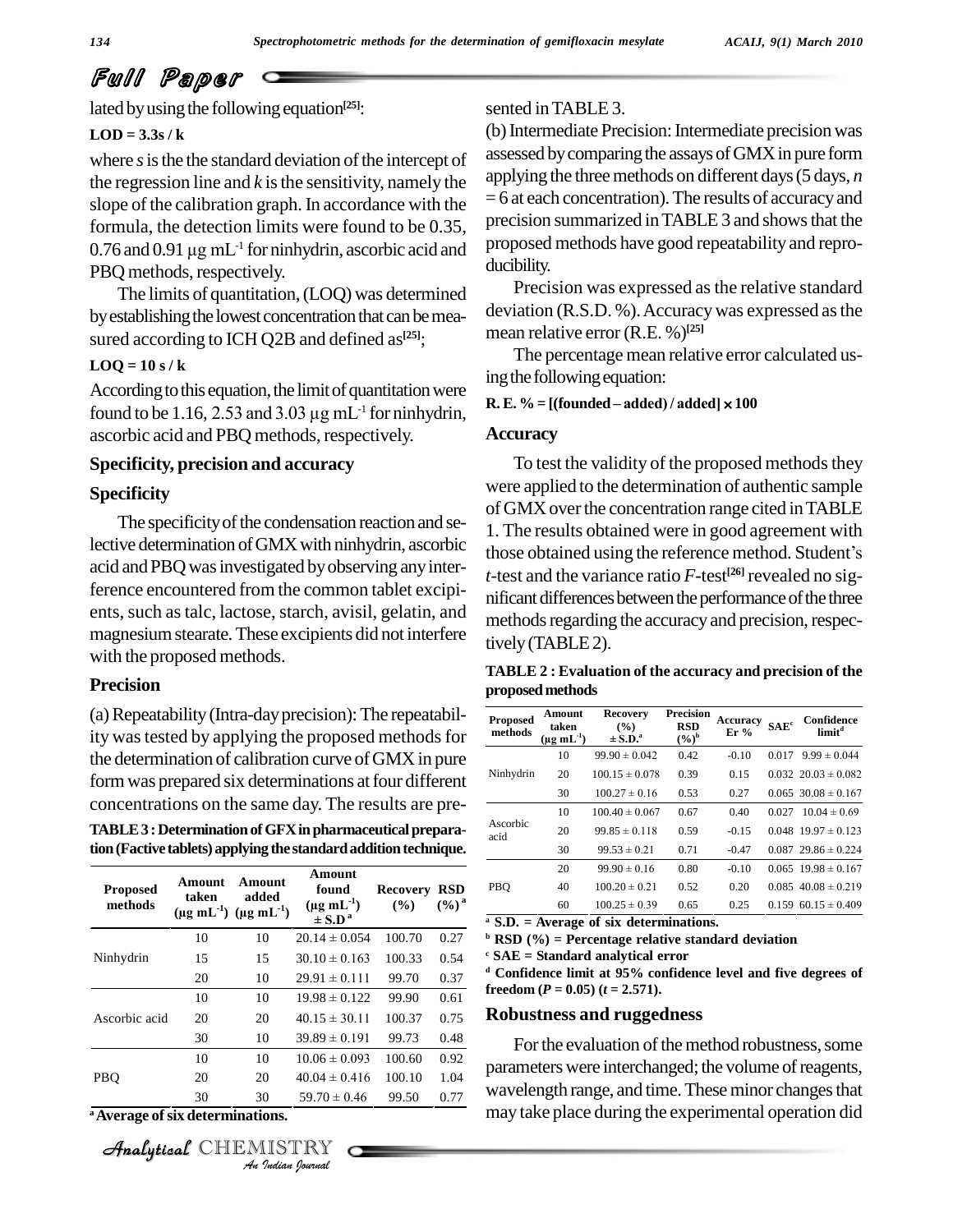not affect the absorbance of the reaction products.

Method ruggedness was expressed as RSD% of the same procedure applied bytwo analysts and in two different instruments on different days. The results showed no statistical differences between different analysts and instruments suggesting that the developed methods were robust and rugged.

# **Recovery**

The recovery of the proposed methods, the stan dard addition technique by adding a known amount of standard at three different levels to the pre-analysed sample. From the amount of drug found, the percent age recovery was calculated by the following equation:<br> **Recovery**  $\left(\% \right) = \left[ (\text{Ct - Cu}) / \text{Ca} \right] \times 100$ 

where *Ct* is the total concentration of the analyte found, *Cu* the concentration of the analyte present the formulation, and *C*a is the concentration of the pure analyte added to the formulation.

# **Analytical applications**

The proposed methods were then applied to the determination of GMX in its tablets. The methods were tested for linearity, specificity, accuracy, repeatability, and precision according to ICH Q2B recommendations. **[25]**

# **Specificity**

The specificity of the methods was investigated by observing anyinterference encountered fromthe com mon tablet excipients, such as magnesium stearate, hydroxypropylmethylcellulose,microcrystalline cellulose, polyethylene glycolate, povidone, titanium dioxide, talc, lactose, gelatin, and starch. These excipients did not interfere with the proposed methods. The re-

**TABLE4 :DeterminationofGFXinpharmaceuticalpreparation (Factive tablets)**

|                  | <b>Proposed</b><br>method |                   | <b>Reference</b><br>method <sup>[10]</sup> |                   |                              |  |
|------------------|---------------------------|-------------------|--------------------------------------------|-------------------|------------------------------|--|
|                  | <b>Recovery</b><br>$($ %) | $(\frac{6}{6})^a$ | RSD Recovery RSD<br>(%)                    | $(\frac{6}{9})^a$ | $t_{cal}$ $F_{cal}$ $c_{al}$ |  |
| Ninhydrin        | 100.24                    | 0.393             |                                            |                   | 0.523 2.03                   |  |
| Ascorbic<br>acid | 100.00                    | 0.613             | 100.08                                     |                   | $0.56$ $0.216$ 1.20          |  |
| <b>PBQ</b>       | 100.07                    | 0.91              |                                            |                   | 0.021 2.64                   |  |

**<sup>a</sup> Six independent analyses.**

**<sup>b</sup> Theoretical value for** *t* **at 95% confidence level is 2.571.**

**<sup>c</sup> Theoretical value for** *F* **at 95% confidence level is 5.05.**

sults of the proposed methods were statistically compared with those obtained using the reference method. Statistical analysis of the results, using Student's *t*-test and the variance ratio*F*-testrevealed no significant difference between the performance of the proposed and reference methods regarding the accuracy and precision, respectively (TABLE 4).

# **CONCLUSIONS**

The proposed methods are applicable for the as saying of GMX and have the advantage of a wider range under the Beer's law limits. The decreasing order of sensitivity and  $\lambda_{\text{max}}$  among the proposed methods are A  $>$  B  $>$  C, respectively. The proposed methods are simple, selective and can be used in the routine determination of GMX in bulk samples and formulations with reasonable precision and accuracy.

# **REFERENCES**

- **[1]** J.I.Oh, M.J.Pack, M.Y.Ahn, C.Y.Kim, C.Y.Hong, I.C.Kim, J.H.Kwak; Antimicrob Agents Chemother., **40**, 1564 **(1996)**.
- **[2]** M.G.Cormican, R.N.Jones; Antimicrob Agents Chemother., **41**, 204 **(1997)**.
- **[3]** A.F.Hohl, R.Frei, V.Ponter, A.Von Graevenitz, C.Knapp, J.Washington, D.Johnson, R.N.Jones; Clin.Microbiol.Infect., **4**, 280 **(1998)**.
- **[4]** E.Doyle, S.E.Fowles, D.F.Mc Donnell, Mc Carthy, S.A.White; J.Chromatogr., B., **746**, 191 **(2000)**.
- **[5]** J.V.Ramji, N.E.Austin, G.W.Boyle, M.H.Chalker, G.Duncan,A.J.Fairless, F.J.Hollis, D.F.Mc Donnell, T.J.Musick, P.C.Shardlow; Drug Metabolisam and Disposition, **29**, 435 **(2001)**.
- **[6]** Seung I l Cho, Jiyeon Shim, Min-Su Kim, Yong- Kweon Kim, Doo Soo Chung; J.Chromatogr., A., **1055**, 241 **(2004)**.
- **[7]** J.L.Won, Y.H.Chang; J.Chromatogr., A., **879**, 113 **(2000)**.
- **[8]** S.K.Eun, K.Yoo-Mo, C.Doo Soo; J.Chromatogr., A., **1045**, 119 **(2004)**.
- **[9]** M.V.Krishna, D.G.Sankar; E.-J.Chem., **5**, 515 **(2008)**.
- **(2008)**.
- **I001** M.V.Krishna, D.G.Sankar; E.-J.Chem., **5**, 493<br> *(2008).***<br>
I111** M.V.Krishna, D.G.Sankar; Pharma.Review, **(2008).**<br> *Analytical* CHEMISTRY *An Indian hournal* **[11]** M.V.Krishna, D.G.Sankar; Pharma.Review, **(2008)**.